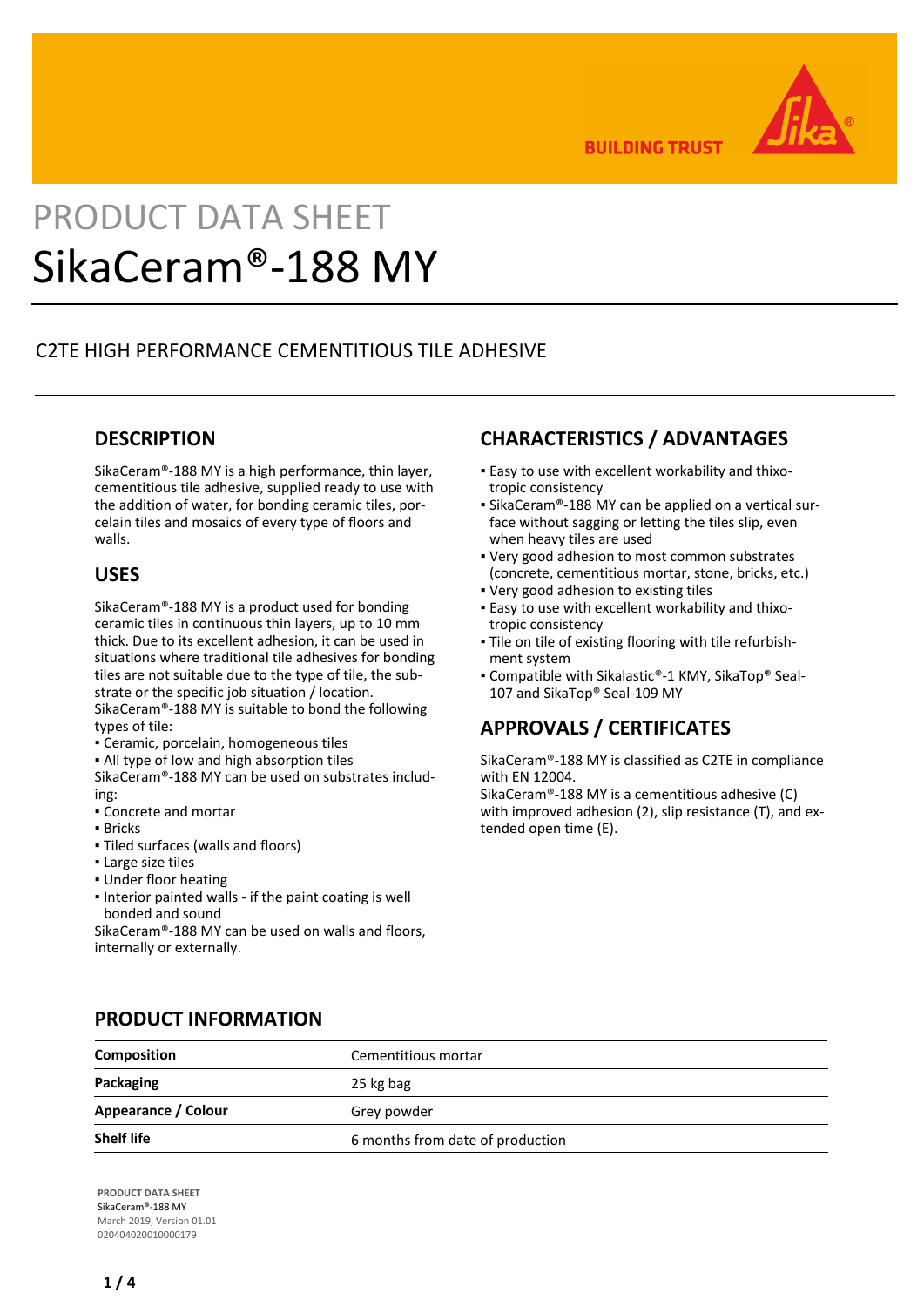| <b>Storage conditions</b>            | Store properly in dry conditions, in undamaged and unopened, original<br>sealed packaging. Not sensitive to frost.                                                                                                                                                            |                                                                                              |                                                                                                                                                                                                                                               |                   |  |
|--------------------------------------|-------------------------------------------------------------------------------------------------------------------------------------------------------------------------------------------------------------------------------------------------------------------------------|----------------------------------------------------------------------------------------------|-----------------------------------------------------------------------------------------------------------------------------------------------------------------------------------------------------------------------------------------------|-------------------|--|
| <b>Density</b>                       | Fresh mortar density: ~1.70 kg/l (at +25 °C)                                                                                                                                                                                                                                  |                                                                                              |                                                                                                                                                                                                                                               |                   |  |
| <b>Maximum Grain Size</b>            | Dmax: 0.4 mm                                                                                                                                                                                                                                                                  |                                                                                              |                                                                                                                                                                                                                                               |                   |  |
| <b>TECHNICAL INFORMATION</b>         |                                                                                                                                                                                                                                                                               |                                                                                              |                                                                                                                                                                                                                                               |                   |  |
| <b>Tensile Adhesion Strength</b>     | <b>Standard Condition</b><br><b>Heat Ageing</b><br><b>Water Immersion</b>                                                                                                                                                                                                     | $\geq 1.0$ N/mm <sup>2</sup><br>$\geq 1.0$ N/mm <sup>2</sup><br>$\geq 1.0$ N/mm <sup>2</sup> |                                                                                                                                                                                                                                               | (BS EN 1348:2007) |  |
| <b>Slip Resistance</b>               | $\leq 0.5$ mm                                                                                                                                                                                                                                                                 |                                                                                              |                                                                                                                                                                                                                                               | (EN 1308:1999)    |  |
| <b>APPLICATION INFORMATION</b>       |                                                                                                                                                                                                                                                                               |                                                                                              |                                                                                                                                                                                                                                               |                   |  |
| <b>Mixing Ratio</b>                  | 6.0-6.5 L of water per 25 kg bag                                                                                                                                                                                                                                              |                                                                                              |                                                                                                                                                                                                                                               |                   |  |
| Consumption                          | buttering).<br>As a guide, in kilogram of powder per m <sup>2</sup> on flat surfaces:<br>Mosaics and small tiles<br>Normal size tiles (20 cm x 20 cm)<br>Large size tiles up to 3 600 cm <sup>2</sup> (in-<br>ternal floors) and 2 100 cm <sup>2</sup> (ex-<br>ternal floors) |                                                                                              | This depends on the level, profile and surface roughness of the substrate,<br>the size of the tiles and the technique of placing (simple placing or "back"-<br>2.0-4.5 $\text{kg/m}^2$<br>4.5-9.0 $\text{kg/m}^2$<br>9.0-13.5 $\text{kg/m}^2$ |                   |  |
|                                      | The consumption above may only serve as a guide. It is highly recommen-<br>ded to carry-out trials on site to determine the actual coverage.                                                                                                                                  |                                                                                              |                                                                                                                                                                                                                                               |                   |  |
| <b>Layer Thickness</b>               | 3 mm min. / 10 mm max.                                                                                                                                                                                                                                                        |                                                                                              |                                                                                                                                                                                                                                               |                   |  |
| <b>Ambient Air Temperature</b>       | +5 °C min. / +40 °C max.                                                                                                                                                                                                                                                      |                                                                                              |                                                                                                                                                                                                                                               |                   |  |
| <b>Substrate Temperature</b>         | +5 °C min. / +40 °C max.                                                                                                                                                                                                                                                      |                                                                                              |                                                                                                                                                                                                                                               |                   |  |
| <b>Open Time</b>                     | $\geq$ 0.5 N/mm <sup>2</sup> at 30 minutes (at 23°C)<br>(BS EN 1346:1997)<br>Under unfavourable conditions (direct sun, high ambient temperature and<br>strong wind), the open time may be shorter.                                                                           |                                                                                              |                                                                                                                                                                                                                                               |                   |  |
| <b>Adjustability Time</b>            | Once the tiles are placed into the mortar, they can be adjusted for $\sim$ 30<br>minutes (at $+20$ °C).                                                                                                                                                                       |                                                                                              |                                                                                                                                                                                                                                               |                   |  |
| <b>Applied Product Ready for Use</b> | At $+25$ °C<br>Before jointing works<br>Before opening to light foot traffic<br>Before opening to full traffic                                                                                                                                                                |                                                                                              | Min. 24 hours<br>Min. 24 hours<br>Min. 7 days                                                                                                                                                                                                 |                   |  |

**PRODUCT DATA SHEET** SikaCeram®-188 MY March 2019, Version 01.01 020404020010000179



**BUILDING TRUST**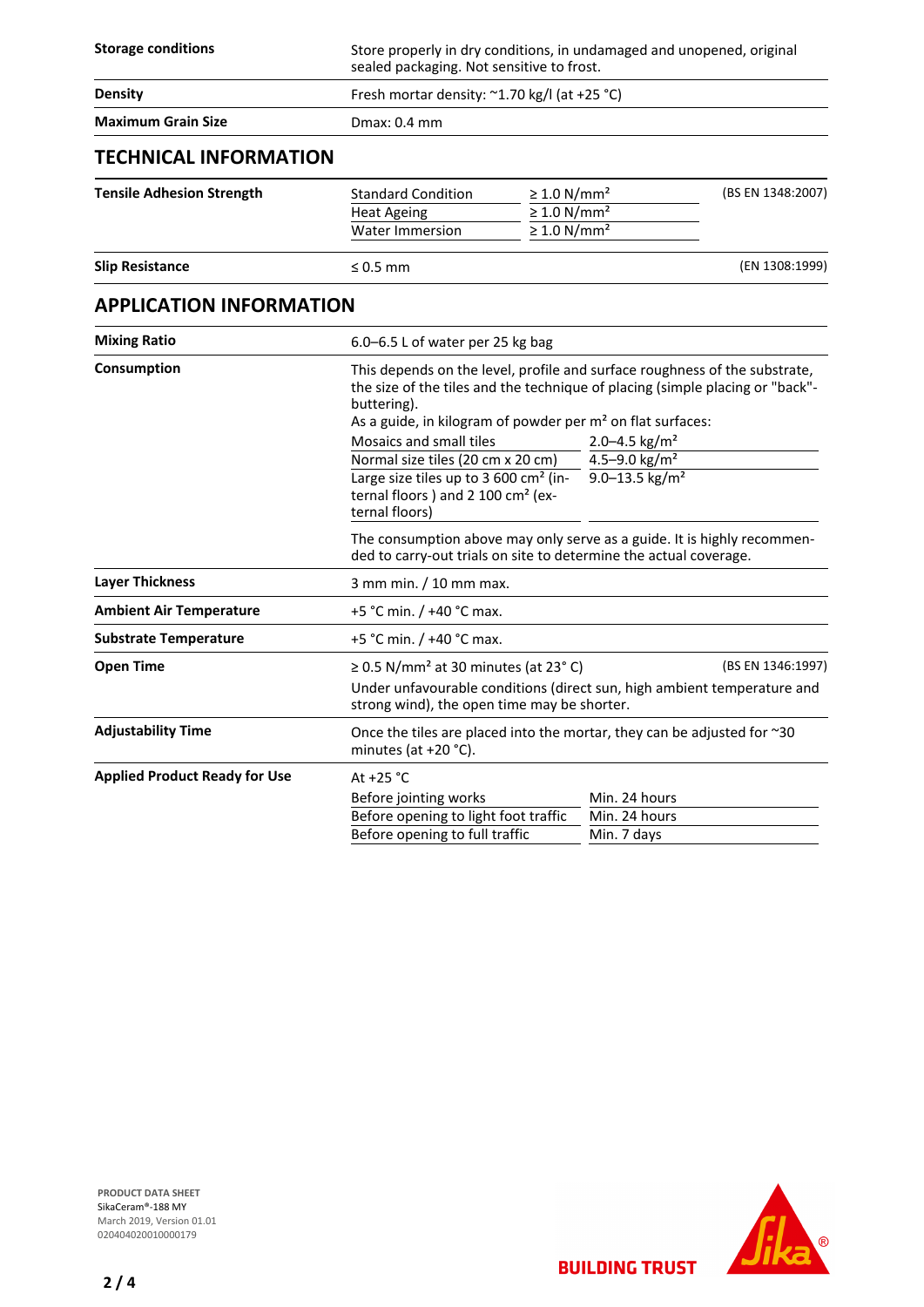## **APPLICATION INSTRUCTIONS**

#### **SUBSTRATE QUALITY / PRE-TREATMENT**

- **Ensure all concrete slabs are allowed to cure fully and** have a wood float finish. Steel trowel finished concrete surfaces must be mechanically abraded prior to commencement of tiling.
- Ensure all surfaces are sound, dry and free from ex-▪ cessive movement, oil, dust, grease, wax, curing compounds, release agents and any other loose or contaminating materials. All dust, loose and friable material must be completely removed from all surfaces before application of the product, preferably by brush and/or vacuum.
- Weak concrete and/or cement laitance must be re-▪ moved. Repairs to the substrate, filing of blowholes / voids, etc. must be carried out using appropriate products from the SikaTop® or Sika® MonoTop® range of material.
- If the substrate is very porous, and/or if the temperature is high and the relative humidity is low, it is advisable to pre-dampen the surface (do not leave any standing water) or apply Sika® Primer-11 WMY. Please contact Sika local representative for further information on about the recommended primer for the specific substrate.
- The maximum variation in the plane of the concrete must not exceed 5 mm in 3 metres for floors and 4 mm in 2 metres for walls. Cementitious substrates must be at least 1 month old. All rendered surfaces must be allowed to cure for at least 7 days prior to the commencement of tiling. Allow a waiting time of 24–48 hours if repair materials (e.g. SikaTop® / Sika® MonoTop®) are used to repair the substrate.
- **The recommended thickness for compressed fibre** cement sheets are minimum, 15 mm for floor substrates and 9 mm for wall substrates.
- The recommended thickness for gypsum plaster-▪ board sheets are minimum, 10 mm for wall substrates.

#### **MIXING**

Mix thoroughly with clean water for a minimum of 3 minutes. Leave material to stand in container (for a minimum of 5 minutes). Then, remix the material for 15 seconds - the product is now ready for use. Sika-Ceram®-188 MY must be mechanically mixed using a forced action mixer or in a clean container using a drill and mixing paddle (< 500 rpm). A normal free fall concrete mixer is not suitable.

#### **APPLICATION**

SikaCeram®-188 MY is applied using a notched trowel onto the substrate. Choose the size of trowel that will give the right thickness on the back of the tile. Once the surfaces have been appropriately prepared, apply SikaCeram®-188 MY onto the substrate using an appropriate serrated trowel. SikaCeram®-188 MY should be applied onto the substrate at a rate of 1 m<sup>2</sup> at a time. Application rates greater than this can result in the adhesive skinning before the tiles are laid. Once the adhesive is applied onto the substrate, ensure that it does not skin prior to bedding the tiles. If a surface film has developed, pass a notched trowel through the adhesive. Rework the adhesive before placing the tiles within the open time. When placing the tiles into the adhesive, press them in using the Tarver Method; press, slide perpendicular and return. Ensure full coverage of adhesive and no voids is underneath the tiles. For tiles with lugs, grooves or uneven backing, it may be required to back butter the tile with adhesive before placing them.

The final bed thickness of SikaCeram®-188 MY should be at least 1 mm for wall and 3 mm for floor. Once tiling works are completed, do not disturb the tiled surface for at least 6–8 hours (at +20 °C). As a guide:

SikaCeram®-188 MY is used for fixing absorbent tiles up to a maximum size of 10 000 cm² (e.g. 60 cm x 120 cm) for indoor floors, up to 3 600  $\text{cm}^2$  (e.g. 60  $\text{cm} \times 60$ cm) for indoor walls and outdoor paving, and 2 100  $cm<sup>2</sup>$  (e.g. 30 cm x 60 cm or 45 cm x 45 cm) for façades without any mechanical clamps.

#### **CLEANING OF EQUIPMENT**

Clean all tools and application equipments with clean water immediately after use. Hardened or cured material can only be removed mechanically.

## **IMPORTANT CONSIDERATIONS**

- Follow the recommended water dosage when mix-▪ ing SikaCeram®-188 MY. Do not exceed the maximum recommended water dosage or go below the minimum recommended water dosage.
- Apply only to sound, prepared substrates. Do not ex-▪ ceed the maximum layer thickness or go below the minimum layer thickness.
- Protect freshly applied material from freezing condi-▪ tions, rain, etc.
- **Do not attempt to dampen the applied adhesive to** extend the open time as this interferes with the bond performance.
- Movement joints (width of 6–10 mm) must be provided to allow for movement between adjacent building components, over existing joints in the substrate, around fixed elements in the floor (e.g. columns), at internal vertical corners, around floor perimeters, in internal floors (every 6–9 m), in external floors (every 4.5 m), on wall surfaces at storey heights horizontally (3–4.5 m apart vertically). Movement joints should go right through the tile adhesive bed to the background and be kept free from dirt and adhesive droppings.

## **BASIS OF PRODUCT DATA**

All technical data stated in this Data Sheet are based on laboratory tests. Actual measured data may vary due to circumstances beyond our control.

## **LOCAL RESTRICTIONS**

Note that as a result of specific local regulations the declared data and recommended uses for this product may vary from country to country. Consult the local

**BUILDING TRUST** 

**PRODUCT DATA SHEET** SikaCeram®-188 MY March 2019, Version 01.01 020404020010000179